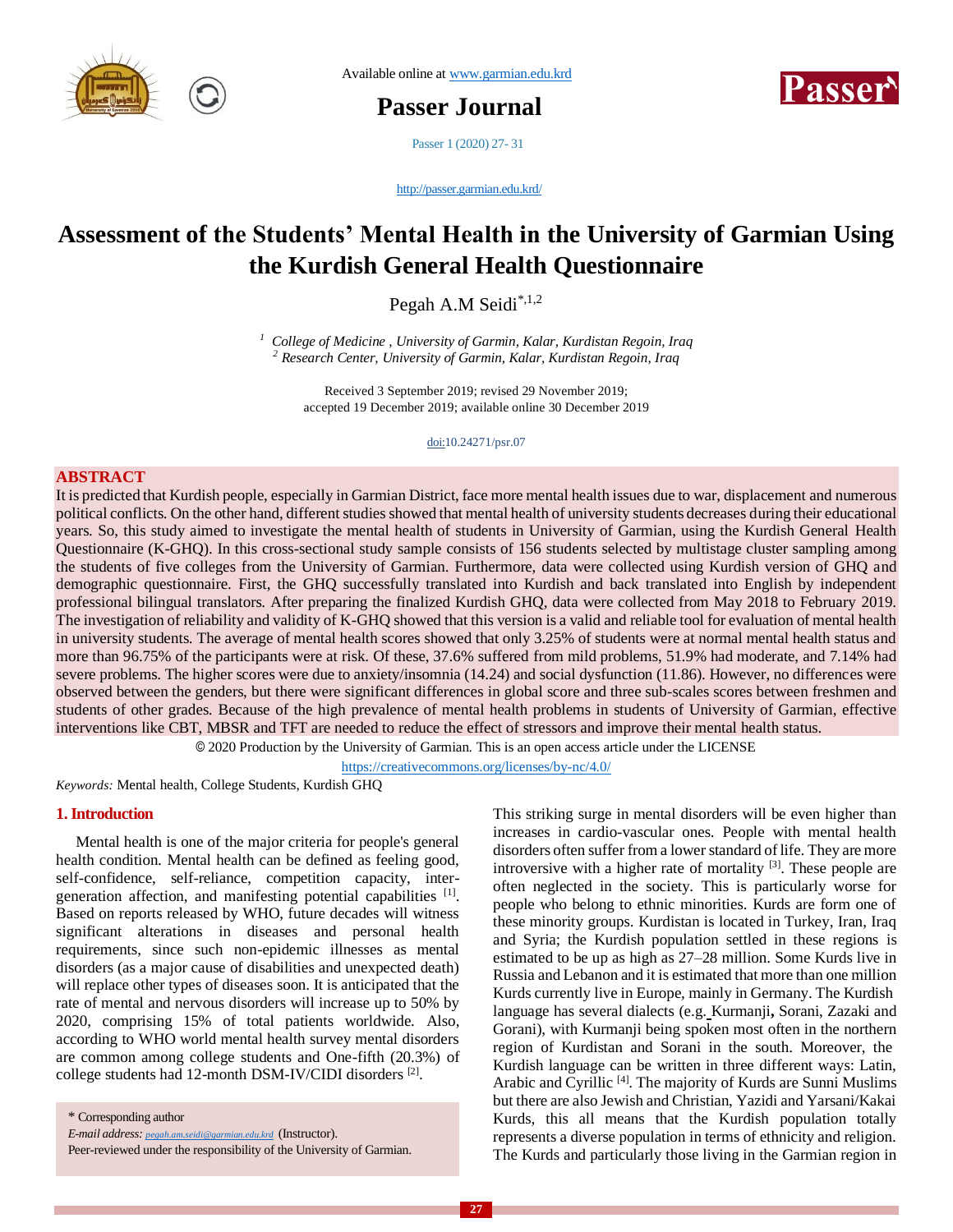

the Kurdistan Region of Iraq (KRI) have been among those who have experienced genocide, chemical attacks, displacement, and other forms of violence while there are extensive studies on the prevalence of mental health problem in most of the countries, but Kurdistan region is somehow neglected and a few studies were conducted in this region  $[2\&5]$ . Despite the fact that people living in the region have experienced various calamities like chemical bombardment of Halabja, Anfal campaign which ended in a massacre of over 182 thousand people  $\overline{[6]}$ , numerous instances of other mortality causes like wars and displacement, flood, economic and social crises faced the region after ISIS invasion to Iraq in 2014. They are consequently more prone to suffer from various mental and physical disorders. This is attested in studies dealing with prevalence of special disorders in the general public or in the studies devoted to survivors of violent acts  $[7\&8]$ . This highlights the need for study and assessment of mental health of people in the region.

Moreover, among different social strata, university students are result of humanistic and spiritual efforts of society. They are also more prone to mental health problems due to special factors they experience in college life  $[9]$  these include homesickness, entrance into a huge and stressful organization, economic problems, insufficient income, voluminous courses, and intense competitions<sup>[10]</sup>.

It has also been noted that students with mental health problems experience disruptions in their developmental and educational tasks. As a result, students may not be able to perform well or obtain good achievement in their academic pursuit [11]. On the contrary, they may experience stress which is resulted from academic workload and extreme pressure for success, making them even prone to experience mental disturbances [12] or psychiatric illnesses such as substance abuse, depression , anxiety and eating disorders [13].

Thus, dealing with students' mental health is critically important. As a result, there are numerous studies assessing students' mental health in different countries, all of which denote to relative prevalence of mental health disorders among university students [14,15,16,17&18]. Of course, as mentioned earlier, similar studies on Iraqi Kurds are limited in the literature. Hence, it is required to assess the mental health of university students in Iraqi Kurdistan.

Furthermore, prevention and early diagnosis of mental disorders can reduce the destructive effects of these disorders. Although in psychology and psychotherapy, prognosis is mainly based on clinical interviews and according to Diagnostic and Statistical Manual of Mental Disorders (DSM), it is widely accepted that accurate prognosis requires multiple scales <sup>[19]</sup>. To this end, standard instruments can facilitate and refine the complicated issue of prognosis. In addition, one of the most common screening methods is the use of self-assessment tools. From these, the standard questionnaires, which are less expensive, easier to implement, valid, and reliable are often translated into other languages and then normalized. These instruments are capable of providing health and medical officials with reliable information in a less costly and less time-consuming manner.

Goldberg General Health Questionnaire (GHQ) is one the bestknown instruments to assess the mental health of people. It was first devised in 1972, and then it was widely used for diagnosis of

mild mental disorders<sup>[4]</sup>. It was adopted as a screening tool in an international World Health Organization (WHO) study of psychological disorders in primary health care, as it has been deemed the best validated among similar screening tools <sup>[20]</sup>.

GHQ initially included 60 items, but gradually and based on conditions shorter versions including 30, 28, or 12 items were devised and implemented in various studies [5] According to literature, the version with 28 items is more valid and sensitive [21]. This version is translated into over 30 languages. After approving the validity and reliability of GHQ-28, it was employed in psychometric studies of  $70$  countries  $[22]$ . Consequently, this instrument can be employed to investigate the mental health of people in different countries. Based on the above, the present study aimed to assess the mental health condition of students in University of Garmian, using the Kurdish version of GHQ.

## **2. Materials and Methods**

#### *2.1 Study design and setting:*

 This study was a descriptive cross- sectional study performed from May 2018 to February 2019 in University of Garmian .

#### *2.2 Participants*

 The sample consists of 156 undergraduate students studying at the five college of University of Garmian. University of Garmian is a non-profit public higher education institution located in the suburban setting of the large town of Kalar with a population of more than 250,000 inhabitants. More than 4500 undergraduate and graduate students enrolled during the academic year of 2018-2019 in the university. Sample was selected using multistage cluster sampling method. The demographic characteristics of the sample is presented in Table 1.

|  |  | Table 1: Demographic characteristics of the sample |  |  |
|--|--|----------------------------------------------------|--|--|
|--|--|----------------------------------------------------|--|--|

|          | Variable                                   | Frequency | Percent |
|----------|--------------------------------------------|-----------|---------|
| Colleges | College of Education                       | 50        | 32.1    |
|          | College of Basic Education                 | 36        | 23.1    |
|          | College of Science                         | 30        | 19.2    |
|          | College of Agriculture                     | 19        | 12.2    |
|          | College of Literature and Human<br>science | 21        | 13.5    |
|          | Total                                      | 156       | 100     |
| Stage    | First                                      | 42        | 26.9    |
|          | Second                                     | 44        | 28.2    |
|          | <b>Third</b>                               | 34        | 21.8    |
|          | Fourth                                     | 36        | 23.1    |
| Gender   | Female                                     | 82        | 52.6    |
|          | Male                                       | 74        | 47.4    |

The inclusion of the participants was based on being a first to fourth year student and to have the consent to participate in the study. Primarily, 200 students were selected but forty-four of the participants were excluded because either the questionnaires were incomplete, or they did not have the consent to participate in the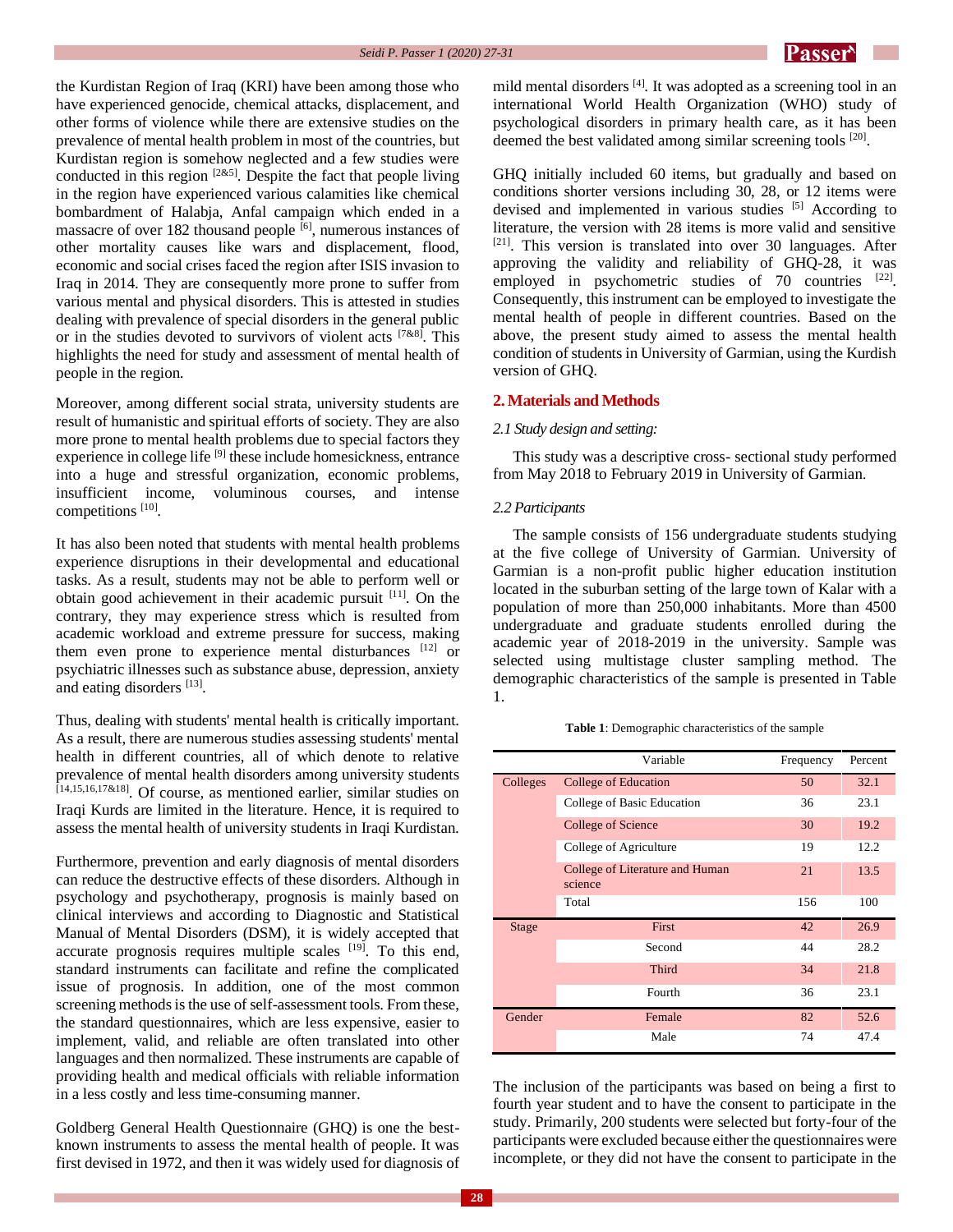

study. So, data from 156 students were obtained for final data analysis.

than cut point. The higher scores were due to anxiety/insomnia (14.24) and social dysfunction (11.86) (table 2).

## *2.3 Procedures*

 Data were collected using two questionnaires: Demographic Questionnaire (stage, college, gender) and K-GHQ. According to previous studies, through factor analysis, the GHQ-28 has been divided into four subscales, which are somatic symptoms (items 1–7); anxiety/insomnia (items 8–14); social dysfunction (items 15–21), and depression (items  $22-28$ ). <sup>[21]</sup> The Likert method of scoring from 0 to 3 was used then, the scale ranging from 0 to 84.

The translation process for Kurdish GHQ was performed according to a standard methodology and Functional Assessment of Chronic Illness Therapy translation methodology (FACIT)<sup>[23]</sup>. The result of investigating reliability of using the test-retest (0.88), split-half (0.89) and Cronbach's alpha (0.82), showed that the K-GHQ has adequate reliability. The validity was evaluated using the concurrent reliability of K-GHQ and Pittsburgh Sleep Quality Index. Results showed that the correlation coefficient was significant ( $r=0.72$ ,  $p<0.01$ ). Also, the correlations between the global score with subscales of K-GHQ were all statistically significant (r=0.23-0.72,  $p < 0.01$ ). It was concluded that the Kurdish version of General Health Questionnaire is a valid and reliable tool for screening mental Health in Kurdish communities [24] Based on the mean score from the previous studies, we used the cut-off point 23 for total score of the questionnaire.

Before providing the questionnaires to participants, verbal consent from the participants was obtained, aims of the study were explained and the confidentiality were cleared to them. Then instructions about answering the questionnaire were clearly given to the participants.

#### *2.4 Statistical Analysis*

 After collecting main data, all analyzed using SPSS statistics version 22.0. Mean and standard deviation of somatic symptoms, anxiety/insomnia, social dysfunction, depression and global score for male and females have been measured. K-GHQ-28 total score and all sub scores were compared between groups by T-test and one-way analysis of variance (ANOVA) followed by Tukey test.

## **3. Results & Discussion**

 A total number of 156 students of University of Garmian took part in the study. Of these, 32.1% were from college of education, 23.1% college of basic education, 19.2 college of science,13.5% College of Literature and Human sciences, and 12.2% college of agriculture; 26.9% were first stage, 28.2% second, 21.8% third and 23.1 fourth stage. Regarding the gender, 52.6%of participants were female and 47.4 male.

Descriptive findings showed that only 3.25% of students were at normal mental health status and 96.65% of the cases were at risk. Of these, 37.6% had mild problems, 51.9% had moderate, while 7.14 % had severe problems (chart 1).

According to the results the mean scores of the four subscales of somatic symptoms, anxiety/insomnia, social dysfunction, and depression were 9.57, 14.24, 11.86, and 7.25 respectively. The mean of global score was 43.5 which were almost two times more



**Figure 1**: Mental Health status of students

**Table 2**: mean and standard deviation of global scores and 4 subscales

|                           | Male  |           | <b>Female</b> |           | Total |           |
|---------------------------|-------|-----------|---------------|-----------|-------|-----------|
|                           | M     | <b>SD</b> | M             | <b>SD</b> | M     | <b>SD</b> |
| Somatic symptoms          | 9.83  | 3.04      | 9.33          | 3.39      | 9.57  | 3.23      |
| <b>Anxiety/Insomnia</b>   | 14.25 | 3.68      | 14.23         | 3.32      | 14.24 | 3.49      |
| <b>Social dysfunction</b> | 11.75 | 3.29      | 11.96         | 3.30      | 11.86 | 3.29      |
| <b>Depression</b>         | 7.32  | 3.51      | 7.18          | 3.33      | 7.25  | 3.41      |
| <b>Global scores</b>      | 43.17 | 11.66     | 42.95         | 11.07     | 43.05 | 11.32     |

There was no study in the literature dealing with prevalence of general health problems in the similar sample, but other findings in Iraq, which are somehow close to these studies, supported our findings  $[25\&7]$ . Moreover, most of studies conducted out of Iraq attested a high prevalence of general health problems in university students  $[26,278,28]$  but, it seems that prevalence of mental health problem in University of Garmian is much higher than its counterpart universities. Further analysis revealed that the most common problems experienced by students were anxiety/insomnia and social function. Our findings are in line with similar studies [8,26&29]. Student's life is a period full of tension and anxiety. Thus, factors like homesickness, dislike of educational discipline, shortage of facilities, and economic problems can put students into pressure. Moreover, due to unemployment problem in Kurdistan and the role scores play in higher education, students suffer from anxiety and this may lead to insomnia. This is in line with the findings that showed as students approach their graduation, they experience more disorders<sup>[30]</sup>.

Beside the stressful lifestyle of university students, this difference may stem from different reasons, one of which is peculiar sociocultural condition of the sample. Kurdistan and particularly Garmian have experienced many upheavals including different forms of mass violence (e.g. war, displacement, chemical bombardment, civil war, and political conflicts). Based on studies, experiencing such kind of events may affect people's health  $[27]$ . This is not only true for people who were directly engaged in these upheavals, but also for observers and next generation comprised from their decedents [30&31]. Advent of ISIS and civil war in Iraq formed a new wave of socio-economic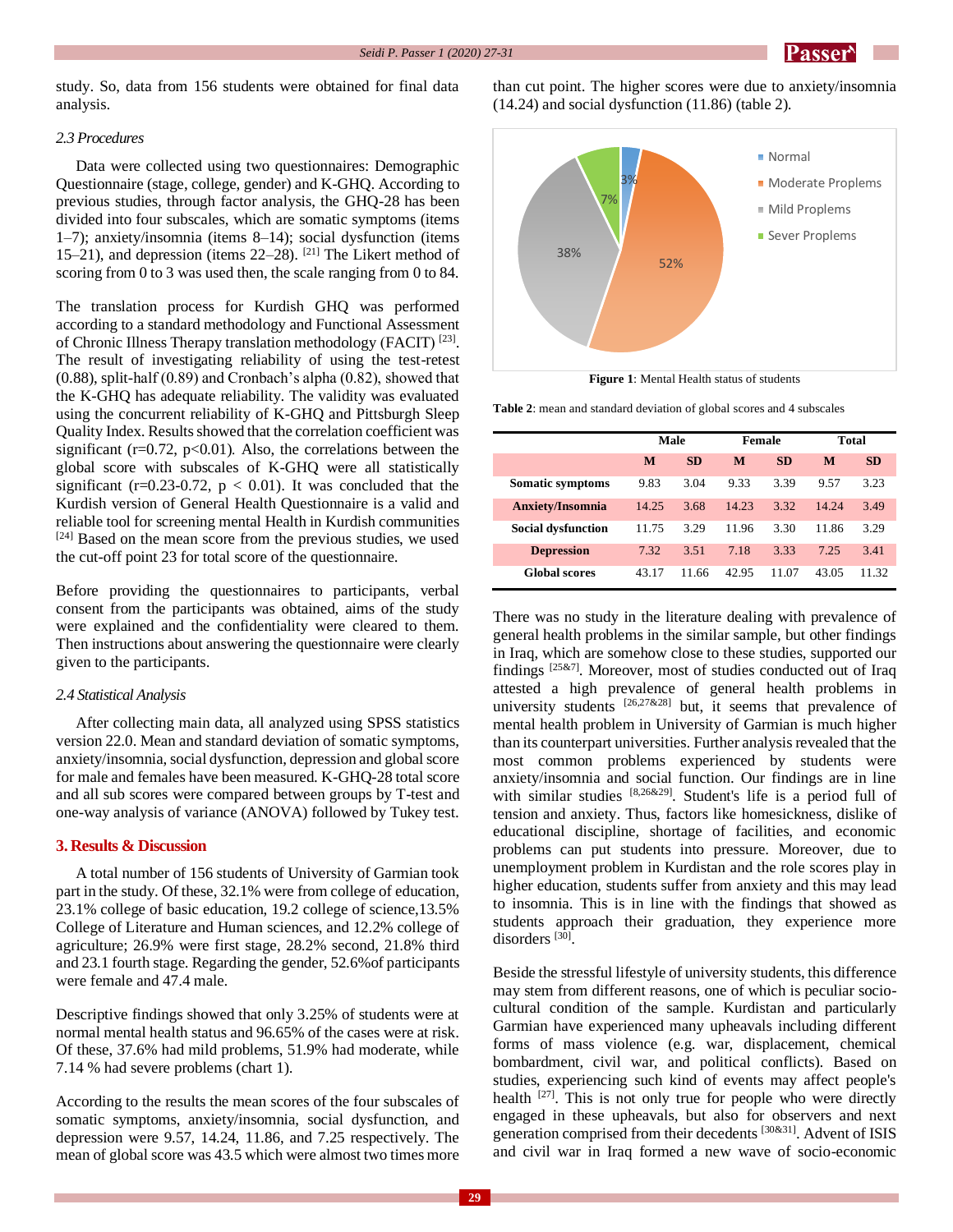tension, and many internally displaced people (IDPs) sought asylum in Kurdistan and especially Garmian that created its own consequences. It seems that the above factors as a whole, as well as contemporary and historical tensions, have negatively affected the general health condition of people.

There was a very little difference between the male and female students in 4 subscales, but global score was higher for male students then, T-test analysis revealed that, despite higher mean score of male students, mental health of male and female students was not statistically significant (table 3).

**Table 3**: the results of t-test for comparing the global scores between man woman

|       |                                            | Levene's<br><b>Test</b> |      | t-test       |              |                        |
|-------|--------------------------------------------|-------------------------|------|--------------|--------------|------------------------|
|       |                                            | F                       | Sig. | $\mathbf{T}$ | Df           | $Sig. (2 -$<br>tailed) |
| Total | Equal variances 1.095 .297 -123<br>assumed |                         |      |              | 152          | .902                   |
|       | Equal variances<br>not assumed             |                         |      | $-123$       | 149.475 .902 |                        |

Then, it can be claimed that there is no difference in mental health of male and female students participating in the study. There are studies in the literature with similar findings  $[31, 32\&32]$ , but there are others [34& 35] which report a significant gender-biased difference in prevalence of health problems. Despite the fact that intensity of symptoms is very high for both genders, there are cultural, social, and economic differences in different regions which may justify differences in findings. In addition, university provides similar opportunities and threat to both genders. It seems that both genders are faced with similar problems.

In order to compare the mean scores of mental health and subscales, the data were analyzed using one-way ANOVA (Table 4). The results showed that there was no significant difference between students in somatic symptom, but there were significant differences between the total score and three remaining subscales. Consequently, based on the results, in higher stage the mental health became worse. To locate the exact position of these differences, Tukey post hoc was employed which demonstrated that freshmen significantly scored lower than second, third and fourth students, in all three remaining subscales, as well as the total score, but no significant difference was observed between these three groups.

**Table 4**: One-way ANOVA Results to Compare Mean Scoresin Different Educational Grades

|                           |                       | <b>Sum of Square</b> | df             | <b>Mean Square</b> | F     | Sig. |
|---------------------------|-----------------------|----------------------|----------------|--------------------|-------|------|
|                           | <b>Between Groups</b> | 44.05                | $\overline{3}$ | 14.68              | 1.41  | .240 |
| <b>Somatic Symptoms</b>   | Within Groups         | 155351               | 150            | 10.35              |       |      |
|                           | Total                 | 1597.56              | 153            |                    |       |      |
|                           | Between Groups        | 342.55               | 3              | 114.18             | 11.22 | .000 |
| <b>Anxiety/Insomnia</b>   | <b>Within Groups</b>  | 1546.18              | 152            | 10.17              |       |      |
|                           | Total                 | 1888.74              | 155            |                    |       |      |
|                           | <b>Between Groups</b> | 362.84               | $\overline{3}$ | 120.94             | 13.93 | .000 |
| <b>Social dysfunction</b> | Within Groups         | 1319.32              | 152            | 8.68               |       |      |
|                           | Total                 | 1682.17              | 155            |                    |       |      |
|                           | Between Groups        | 302.57               | 3              | 100.85             | 10.20 | .000 |
| <b>Depression</b>         | Within Groups         | 1502.67              | 152            | 9.88               |       |      |
|                           | Total                 | 1805.25              | 155            |                    |       |      |
|                           | <b>Between Groups</b> | 3614.04              | 3 <sup>1</sup> | 1204.68            | 11.28 | .000 |
| <b>Global sores</b>       | Within Groups         | 16018.42             | 150            | 106.79             |       |      |
|                           | Total                 | 19632.47             | 153            |                    |       |      |

This finding is consistent with the findings of Jafari *et al* [26] but Sherina *et al* found no association between the years of study in medical school and mental health [35]. Although these studies all investigated the medical student, it seems that totally longer time exposure to stress during the educational years can cause this issue. It may also have deeper impact on students' mental health, such as developing anxiety and social problems overtime.

The current study suffered from several limitations, e.g. the small sample size which restricts the generalization of findings, the lack of clinical interviews according to guidelines like DSM-5, because of limitation in access to mental health profession in the whole region, ignoring some psycho-social factors like economic situation and ignoring the scientific branch of study in order to exclude the effect of the difficulty in the curriculum. Besides all limitations, investigation of general health of students is a very important and prioritized subject, yet one can see there is a lack of studies in Garmian region. This study provides fundamental information for future researches, educational and health policy making, and appropriate interventions in needed areas to help improve students' mental health, as it can have a great influence on their lives and career.

#### **4. Conclusion**

 During applying of GHQ among students of University of Garmian, the result revealed that less than 4% of students scored lower than the cutting line and they were considered healthy, as a result. More than 96% suffered from mild, moderate, or severe problems. Moderate disorders with a prevalence of about 50% were more common. The highest scores were attributed to